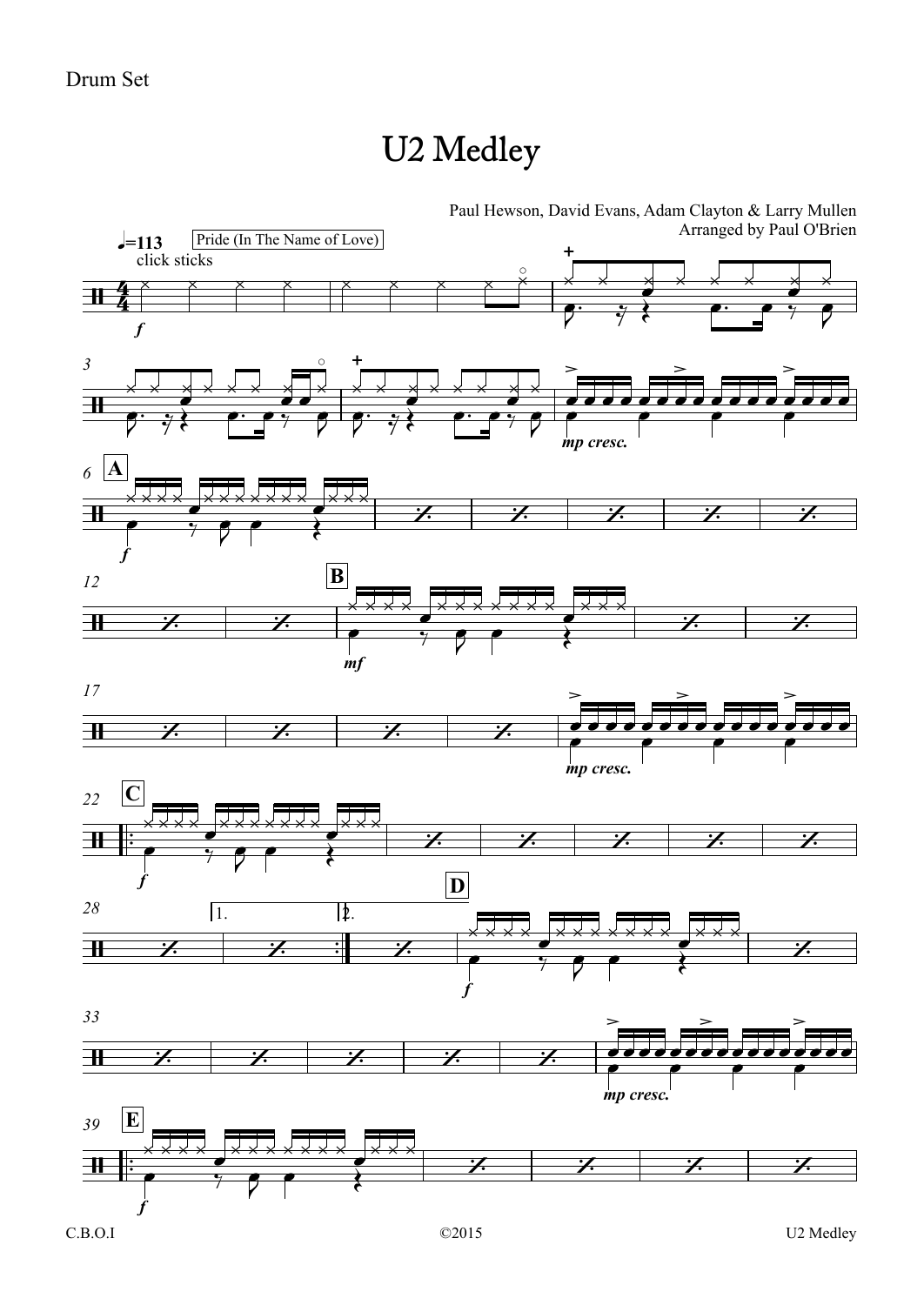

U2 Medley

 $C.B.O.I$